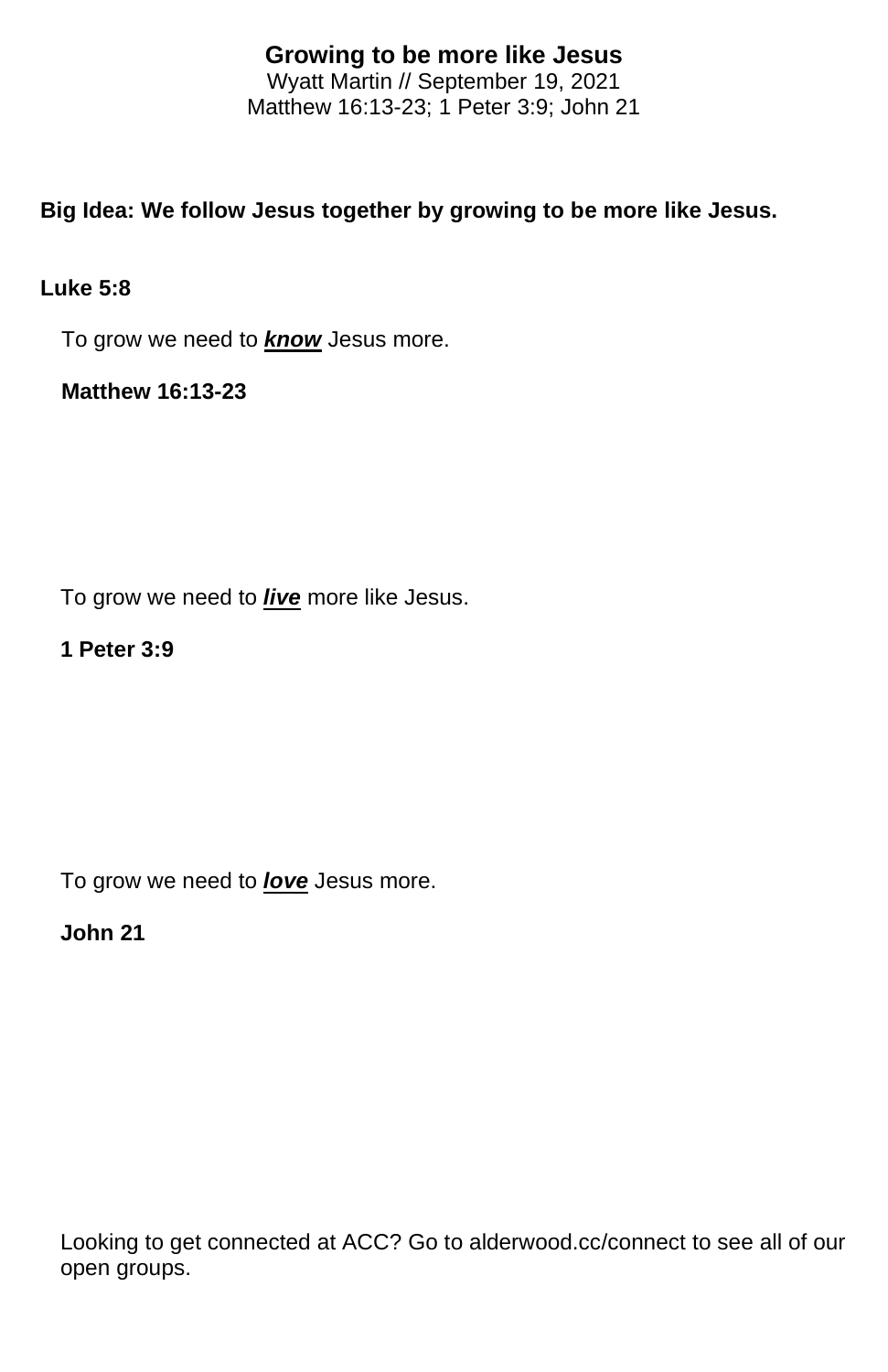We're in a series this month called *Following Jesus Together* where we're talking about being a church that makes Jesus known by loving others as Jesus has loved us. This week we're talking about "following Jesus together by connecting in Jesus-centered relationships" and our key text is **Ephesians 4:11-16**.

Use these questions to discuss the message from Sunday, focusing on how you can **grow** as an everyday follower of Jesus and how you can **go** accomplish what Jesus calls you to do.

1. What is one thing from the message this week that you needed to hear?

2. Looking back at your life, when has God caused you to grow the most and how did God do that?